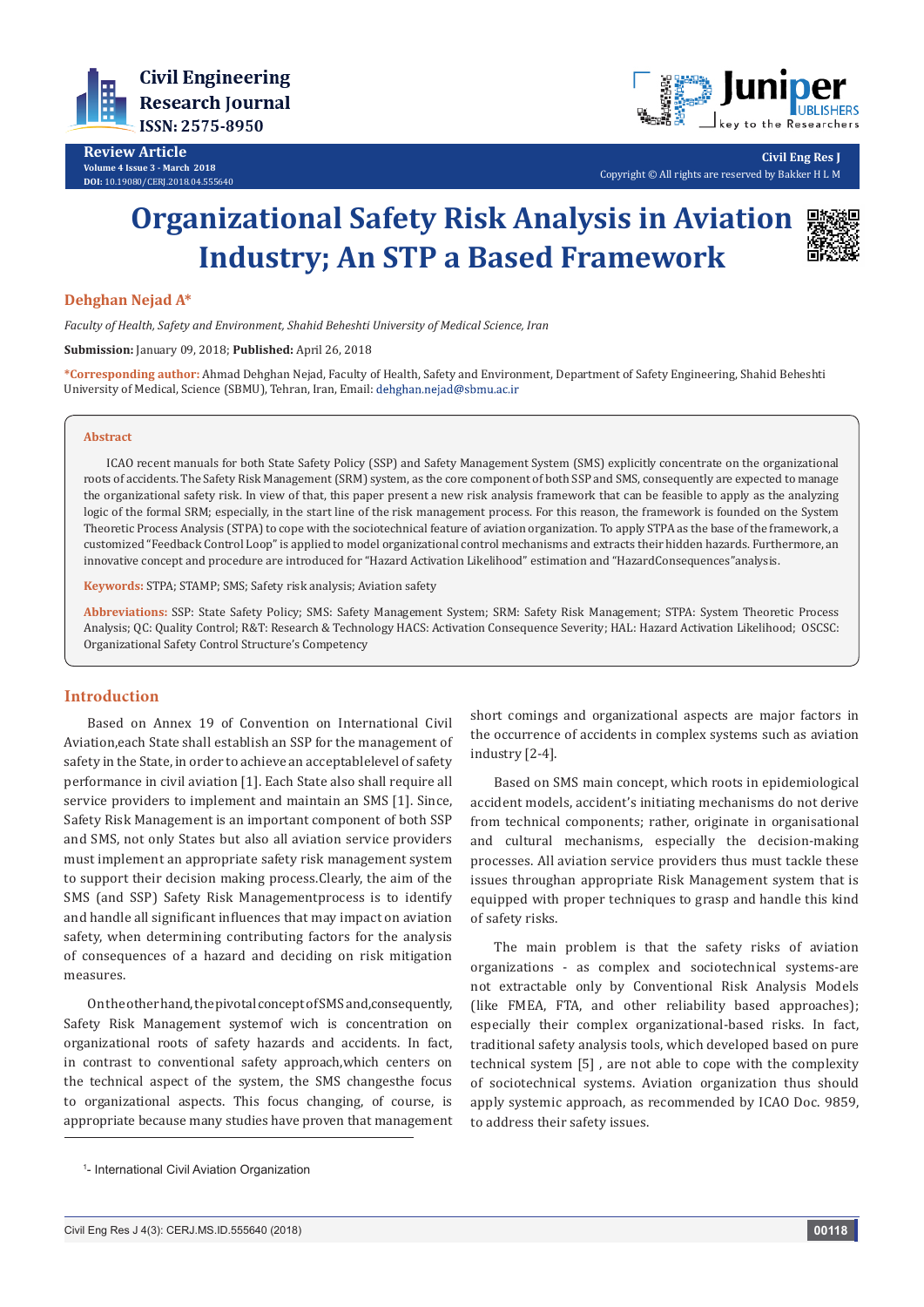According to the above, the main objective of this paper isthe proposingof an organizational-based systemic risk analysisapproach, as the central part of the Risk Management System, for preparing an appropriate framework to initiate Safety Risk Management process in aviation organizations.

Accordingly, a clear procedure for organizational hazards identification, as well as a clear logic for hazard probability/ severity analysis is presented in this paper by the following order: at first, the main concepts of Safety Risk Management are reviewed. Then, the principles of STAMP and STPA (as the base models for the presented framework) are expressed. After that, our specific organizational risk analysis framework is described. Afterward, the practicality of the framework is proved by a case study, and finally, the summary and discussion parts are presented.

#### **Main concepts and Based model**

#### **Risk management system and the scope of the work**

The field of risk management is faced with difficulties in defining and agreeing on principles. Risks are dealt with differently across different countries, industries, and sectors [6]. Although terms, definitions, and interpretations are as varied as the number of sources providing them, we stand our work based on this definition: The Safety Risk Management system is the overall integrated process consisting of two essential interrelated and overlapping, but conceptually distinct  $\,$  components - Risk Assessment and Risk Management $\,$  [6].

Mullai summarize the fundamental parts of this definition as following [6]:

"Risk assessment" combines both Risk Analysis and Risk Evaluation, providing practically useful and logically structured inputs and perspectives about risks for "Risk Management" (the decision- making process, development of policies, strategies, and measures).

"Risk analysis" is a scientific process in which, by applying a wide range of methods, techniques and tools, risks are identified, estimated, and presented in qualitative and/or quantitative terms. "Risk evaluation" is the process of comparing estimated risks with established risk evaluation criteria (e.g. criteria based on the best available technology, legal requirements, practices, processes, or achievements) in order to determine the level or significance of risks and provide recommendations for the decision-makers at various levels.

Based on the main purpose of this paper, our work is limited to "Risk Analysis" part of risk management system, which

includes Hazard Identification and Risk Estimation. The "Risk Estimation" component itself comprises Likelihood Estimation, Consequent Analysis, and Risk Presentation (Present estimated risks based on a specific format such as number, index, color, etc.)

## **Based model for organizational-based hazard identification**

Traditional models of hazard identification, which are summarized as Chain-of-failure-event models, have major inability to handle organizational factors, managerial (social and cultural) roots, and the systemic causes in sociotechnical accidents [7]. In contrast, Systemic approach to technical and organizational safety - which developed by group of researchers, including Rasmussen, Woods, Dekker, Leveson, and Hollnagel, most of whom come from system engineering and human factors backgrounds - is able to appropriately tackle the safety issues of the complex sociotechnical systems [2,8].

The systemic view of safety, and its related techniques, considers accident as the consequence of Hierarchical Safety Control Structures deficiency; therefore, tries to analyze the root cause of gradual deficiencies among the hierarchical control structures by applying holistic and systemic approaches [9]. Related studies have shown that the systemic approaches could be effective tools to model organizational interaction and analyze accident causation within system's hierarchical control structures [10].

While several researchers have proposed the systems approaches to safety, Leveson's STAMP (Systems-Theoretic Accident Modeling and Processes) approach has an outstanding superiority and provides a perfect view of the organizational aspects of safety [11].

**Systems-theoretic accident modellingand processes (STAMP):** STAMP was created to capture more types of accident causal factors including social and organizational structures, new kinds of human error, design and requirements flaws, and dysfunctional interactions among non-failed components. Rather than treating safety as a failure problem or simplifying accidents to a linear chain of events, STAMP treats safety as a hierarchical control problem in which accidents arise from complex dynamic processes that may operate concurrently and interact to create unsafe situations [12].

STAMP taking into account all facets relating the social to the technical aspects, and like the general systems approach to engineering, focuses on the system as a whole, not on the parts or components individually. It assumes that some properties of

<sup>1</sup> - Clearly, Risk Management Process and Risk Analysis- as the process's core component- are continuous processes that start from preliminary methods to customized, technical, deep, and detailed techniques. While there are a plenty of technical and deep analysis techniques, this paper presented a simple and preliminary – but scientific based- framework for initiating this fundamental process.

<sup>2</sup> In recent years,however, risk communication has become an important integrated component of the Safety Risk Management system. But this component is beyond our work scope.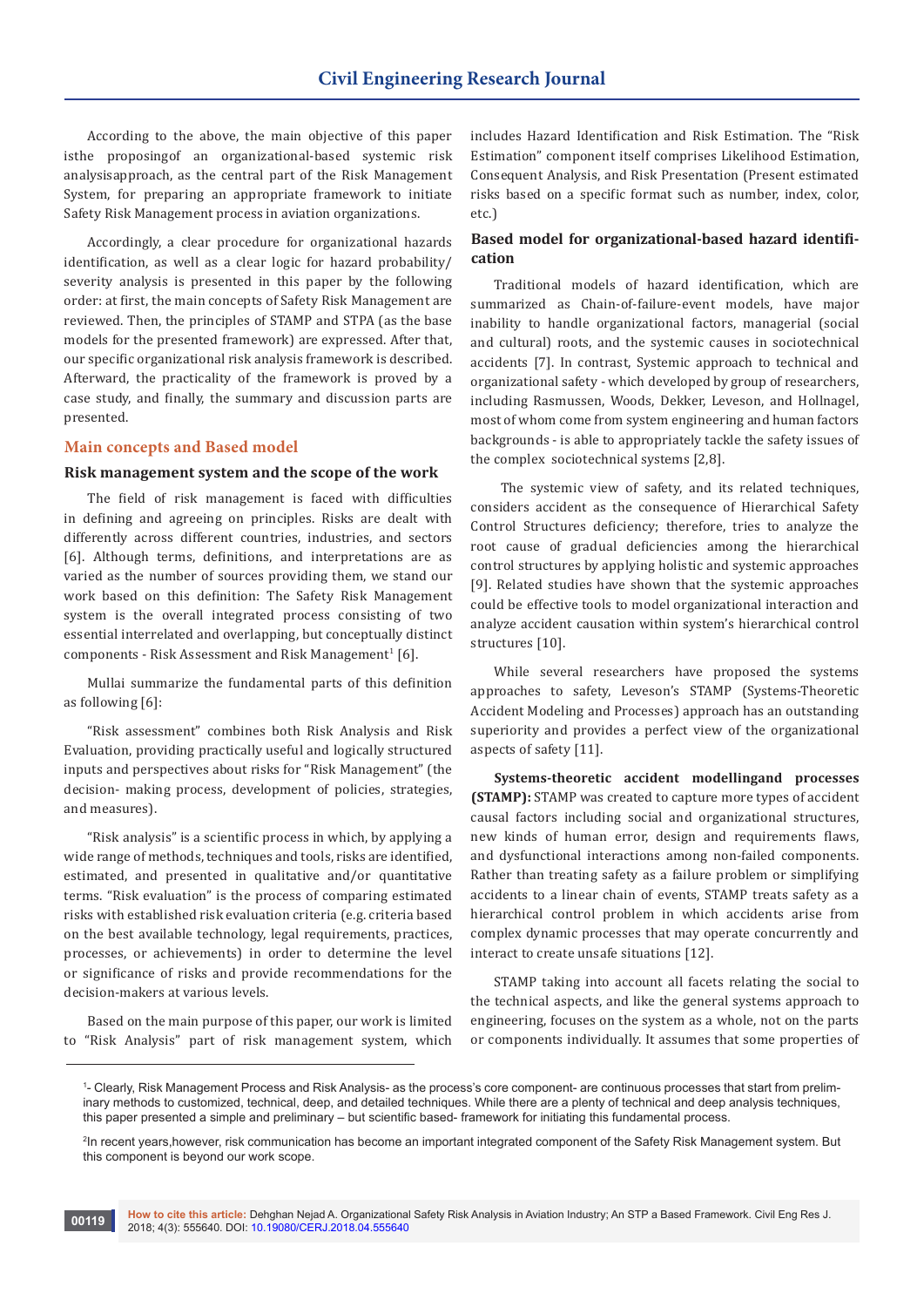systems can be treated adequately only in their entirety. These "system properties" derive from the relationships between parts of systems: how the parts interact and fit together. Concentrating on the analysis and design of the whole as distinct from the components or parts provides an important advantage for STAMP to study safety of the complex systems.

STAMP considers systems as interrelated components that are kept in a state of dynamic equilibrium by feedback loops of information and control [13]. According to this model, accident (systemic accident) could be the result of the dysfunctional performance of adaptation feedback control loop; the controls that may be managerial, organizational, physical, operational, or manufactural. In this view, accidents can be characterized as the resulting from an adaptive feedback function that fails to maintain safety, when performance changes over time to meet a complex and changing set of goals and values [7].

STAMP practicality has been demonstrated by applying it to a number of real and complex systems, including a risk analysis of the organizational structure of the Space Shuttle program after the Columbia loss [14]; tradeoffs among safety, budget, schedule, and performance risks in the new NASA space exploration mission organization [9]; unmanned spacecraft design [15]; a safety assessment of the new U.S. missile defense system; safety in the pharmaceutical industry; and safety of outpatient surgery at Boston's Beth Israel Deaconess Hospital [16], and many other recent studies.

**System theoretic process analysis (STPA):** Leveson restated that STAMP considers a set of new causality factors for accidents that none of former risk analysis methods can analyze them [13]. She, consequently, developed the STPA method in order to be possible to consider all accident's important aspects and features in process of hazard analysis. Experiences indicate that Leveson has gone the right way because it is admitted by researchers that STPA is significantly more powerful than failure-based techniques in the ability to capture a wider array of hazardous behaviors, including organizational aspects, requirements flaws, design errors, complex human behavior, and component failures. [17]

In respect to STAMP logic, STPA considers accident as result of inadequate control. In fact, STPA accepts that a set of control components and particular interactions have evolved or embedded in system as safety hierarchical control structure; these components and their interrelation mechanisms - in the form of feedback control loop - continually monitor and constrain, by use of Control Actions, the system's behavior to control its dynamicity. In this described condition, accidents occur if a specific control mechanism for restriction of a particular system hazardous behavior doesn't exist or existing control mechanism doesn't able to enforce an expected Control Action.

Basically, STPA concentrates on high-level risks and system's safety constraints to:

Perform responsibility gap analysis by assessing control components responsibilities and analyzing the probable gap;

• Cognize systemic hazardous behaviors by identifying unsafe Control Actions;

• Accommodate high-level safety constraints into lower levels to control hazardous behaviors; and propose new control mechanisms for enforcement of the new constraints if needed.

Identify root causes of system's hazardous behavior by analyzing the components of Feedback Control Loop to correct the loops' mechanism.

Although STPA is relatively new compared to traditional methods, it has been demonstrated successfully on a wide range of systems including aviation [18] , spacecraft [19], missile defense systems [20], aviation maintenance [21], civil infrastructure [22], and others.

Additionally, while STPA is a hazard analysis technique developed for analysis and design of system safety architectures, its basis in control theory and system engineering lends to the application of it to social, and non-safety related control and early risk management. Some of the most important samples of this extension include cyber security [23] , business systems and financial operations [24], and the impact of political systems on failures of public infrastructure [25].

# **The New Approach for Organizational-based Safety Risk Analysis**

#### **Why not the original form of STPA**

Although the presented risk analysis framework mainly stands on the principles of STPA, this method is not applicable to initiate a formal risk management process in aviation organizations in its original form. This is firstly because the hazard identification process of STPA is fairly complex, detailed and comprehensive. Therefore, it is not appropriate for initiating a formal risk analysis process.

Secondly, and the most important, for the lack of "Risk Estimation Procedure" organizations are not able to use STPA as their formal Risk Analysis Framework; particularly at the initiating phase. In fact, although the STPA - and other STAMPbased methods -have been had invaluable achievement regarding revealing the hidden causes of the catastrophic accident in the complex sociotechnical system, they do not propose a procedure to estimate the risk of the identified hazards. These model, therefore, are not applicable as a formal risk analysis framework [26].

Certainly, the reluctance toward developing a risk estimation procedure - exactly quantification of probability and severity in STAMP-based methods derives from both essence of the complex systems and the superior awareness of the models'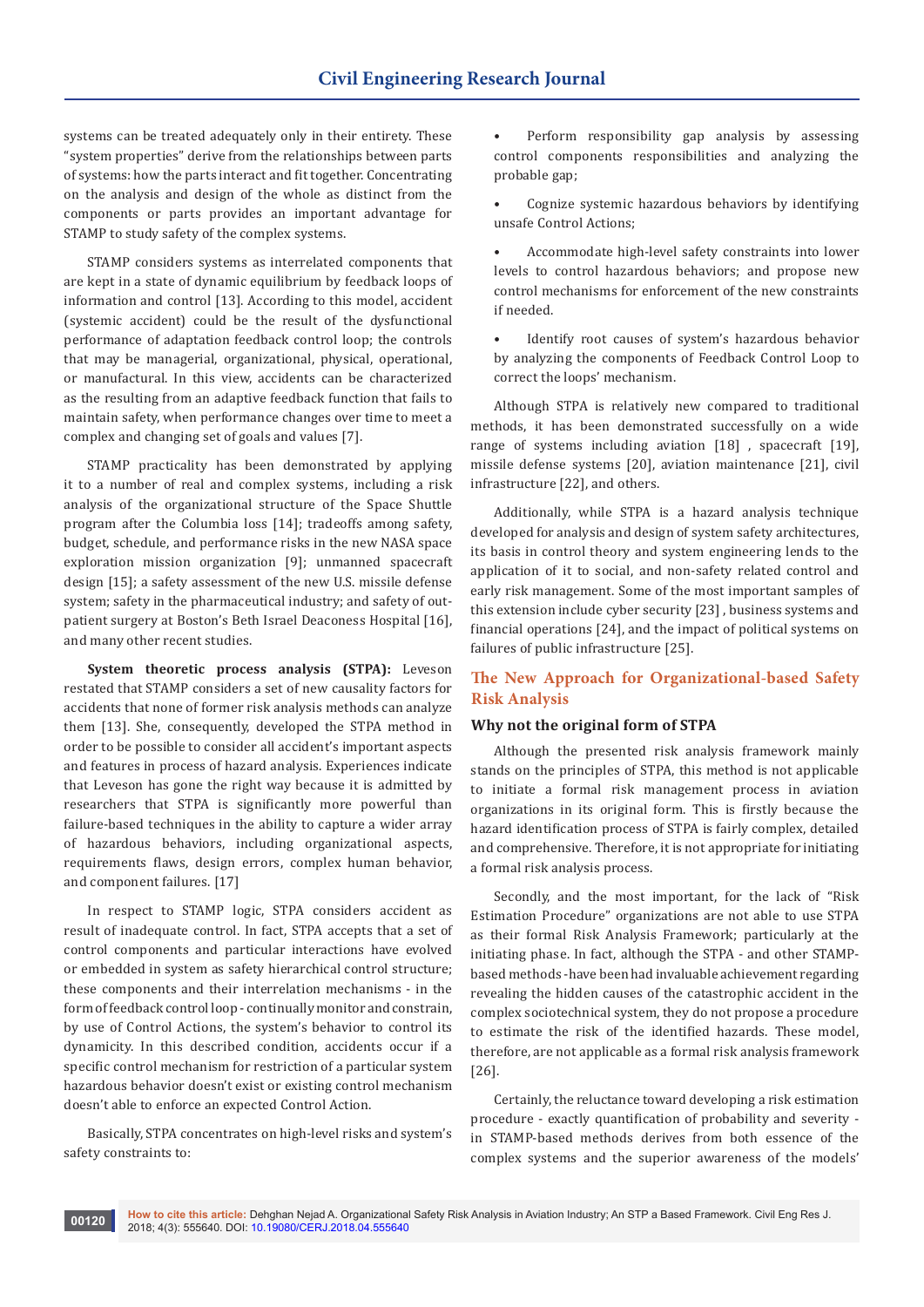architects toward the effect of the system complexity on causeeffect modeling. In fact, while modeling the cause and effect chains between initiating mechanism and the final consequence is the prerequisite step of risk quantification, anticipating and modeling the interrelation between system's components as well as the relation between system behavior (as a consequence) and its components performance is impossible in the complex sociotechnical system. In truth, after finding a specific hazardous performance of a system component, it is impossible to trace all chains of events that may start from that specific hazardous performance and be over to a probable accident scenario. As a result, the probability estimation is impossible. On the other hand, since the specific consequence of the hazardous system's component performance is not clear, the severity of associated consequence is not estimable too.

Nevertheless, if there were enough historical data for making a relation between the "presence of specific hazards" and "occurrence of a particular mishap", the risk estimation would be applicable, even without modeling the cause-effect relations. Enough pertinent data, however, is not available in such complex systems, especially for organizational malfunction mechanisms.

Some researchers have proven that there is very little scientific data validating probabilistic risk assessment or evaluating the methods for calculating it, particularly for complex engineered systems [7, 27,28]. Accordingly, there have been some studies comparing probabilistic risk assessments performed by different groups on the same system where the results indicated large differences in the frequencies calculated for the event [27,29]. In this regard, Leveson mentioned that many major, well-known accidents have occurred in systems where the probability of an accident was previously calculated to be 10-9 or less, including Chernobyl, Fukushima, Texas City, Deep Water Horizon, the Therac-25, Challenger, and Columbia, to name but a few [7]. Follensbeealso cites five large transport aircraft accidents and one near accident where the calculated probabilities were 10-9 or less.

Still, Leveson is making a new innovative solution to overcome the problem of "likelihood" in her remarkable hazard analysis approach. Her solution is based on the "Leading Indicators" that can be identified based on the assumptions underlying safety engineering practices and on the vulnerability of those assumptions rather than on likelihood of loss events. In fact, Instead of trying to predict the likelihood that an event will occur or an assumption will fail, the similar but different concept of vulnerability can be used. Vulnerability in the world of assumption-based planning involves assessing whether an assumption could plausibly fail during the lifetime of the system, not the specific probability of that happening [7].

The difference is that instead of trying to assign a numerical likelihood estimate or one of a set of poorly defined categories, only two categories, possible and impossible, are used. That is,

if the likelihood is not zero, then the assumption needs to be considered for inclusion in the leading indicators program.

Despite the solution that is being developed by Leveson, we still need a clear "Risk Estimation Procedure" to make it feasible to apply STPA, and its superior hazard identification logic, for organizational risk analysis; even if the estimated risk aren't mathematically meaningful and accurate. In fact, when we focus on Organizational Dysfunctional Mechanisms as the hazards, the exact estimation of failure probability is good-fornothing. In contrast, we just need a clear Prioritizing Logic to lead the corrective action plan in its right way. So we believe that a proper Risk Estimation Procedure can still be combined with STPA without trapping us on probability estimation obstacles and problems.

Accordingly, a desirable STPA-based organizational risk analysis frameworkfor aviation safety management, which be able to extract the target hazards and prioritize the corrective actions, mustbe made of following parts:

- A framework to model the system's organizational safety control loops ( As the initial step of the Hazard Identification Process)
- A clear procedure to extract significant organizational hazards (As the main step of the Hazard Identification Process)
- A framework to estimate Likelihood and Consequence of the hazards; and
- A proper guideline for advanced analysis

In the following, these necessary parts are described to make a partially simple and clear framework for an STPA-based organizational risk analysis procedure.

## **Hazard Identification**

**Safety control loops; the roots of the hazards:** Based on the STAMP and STPA main concept, accidents occur if Safety Control Structure, which made of a series of inter-connected feedback control loops, cannot be able to control the system behavior. In fact, the feedback control loops deficiency is the main cause of system's uncontrolled behaviors. As the important result, Safety Feedback Control Loops are the "source" of the hazards.

When we add SMS pivotal concepts to the previous argument, the Deficient Safety-Related Organizational Mechanisms are the hidden hazards that we should extract them to control the system's risk. As the bottom line, when we run the STPA-based organizational risk analysis procedure, we should focus on safety-related organizational mechanisms' deficiencies, which are active among Safety Feedback Control Loops, in the hazard identification step.

In the following, the concept of Feedback Control Loop, as the source of hazards, is reviewed.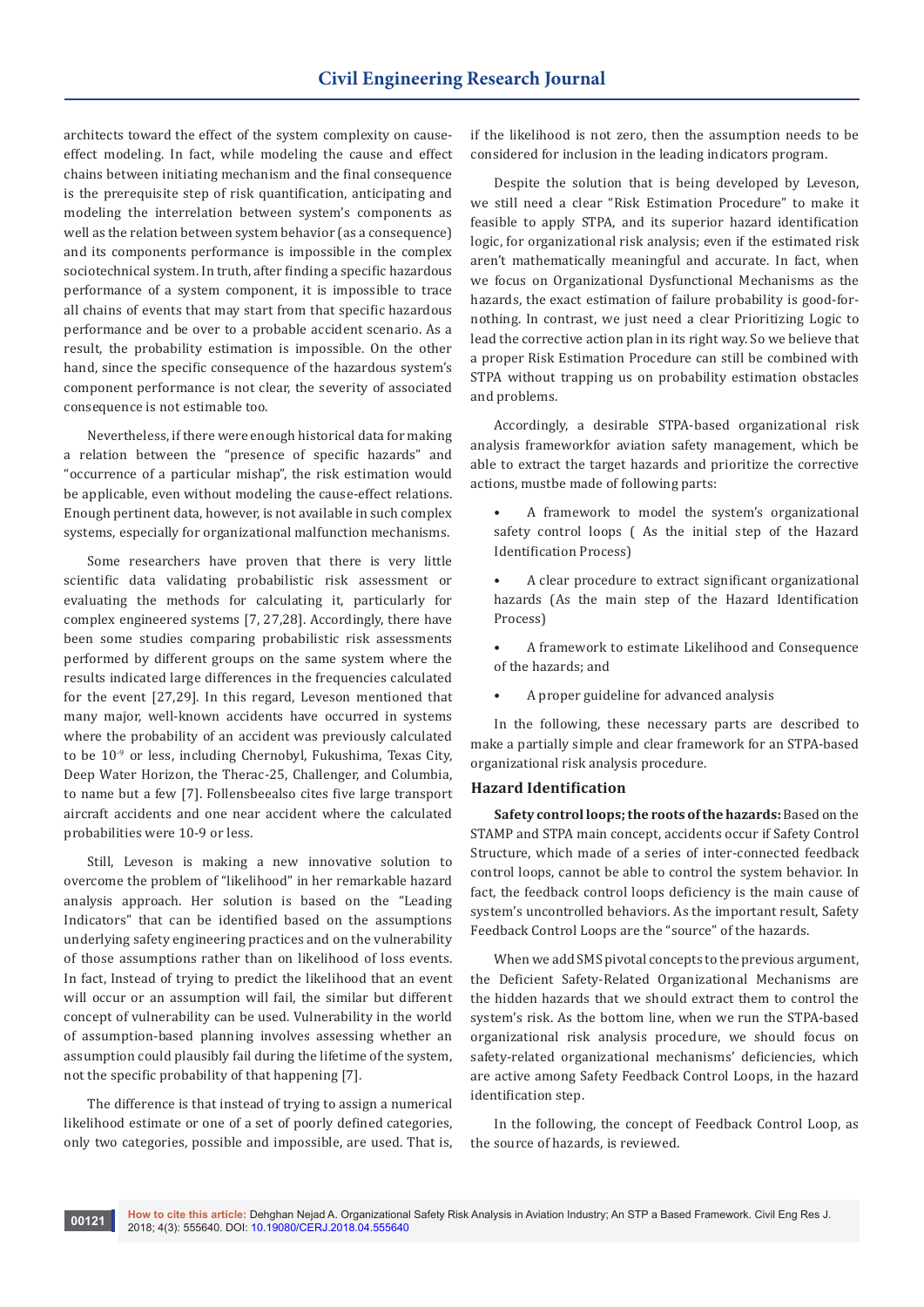**Feedback control loop and process model:** Based on the control theory, the four following conditions are required inorder to control a processby a control component [13]:

- Goal Condition: The controller must have a goal or goals.
- Action Condition (or controllability condition): The controller must be able to affect the state of the system. In engineering, Control Actions are implemented by actuators.
- Model Condition: The controller must be (or contain) a model of the system.
- Observability Condition: The controller must be able to as certain the state of the system. In engineering terminology, observation of the state of the system is provided by sensors.

These conditions are the requirements of the fundamental loop in the control theory that have been named as "Feedback Control Loop". In control theory, open systems are viewed asinterrelated components that are kept in a state of dynamic equilibrium by feedback loops of information (communication) and control mechanisms. These loops also have a paramount position in STAMP and STPA method, as the models that were based on the control theory, because STAMP and STPA consider accidents as the control problems.

Figure 1 displays a typical technical control loop for controlling information about (observes) the process state from measured variables (feedback) and uses this information to initiate action by manipulating controlled variables to keep the process operating with inpredefined limits or setpoints (the goal) despite disturbances to the process.



In this loop, Process Models have a significant role, because automate (or human) controllers must be able to simulate the under controlled process in their logic (or mind) for enforcement of Control Action to keep the process operation within predefined limits. Every controller, in fact, must contain a model of the processes that are being controlled. Accidents happen when the controller's Process Model does not match the system that is being controlled and, consequently, the controller

issues inappropriate commands [13]. Figure 2 shows a general control loop and its process model.



Organizational components need the same tools to do their control duties; however, the type of the loop's components and variables may be somewhat different. For example, organizational variables and goals are not as clear as the technical variables. Furthermore, feedback and actuator channels in organizational control loops are forms and formal requests or reports; instead of signals or other technical tools that usually are used in technical loops [21].

Moreover, Control Processes in organizational control loops are not a mathematical function or logical algorithms. Actually, organizational loops' control processes almost are a form of unclear decision-making models that exist in decision makers' mind; the persons who are engaging in decision making in the different level of the organizational hierarchy. In fact, they may be either a technician, for technical decision-making, or a top or middle manager for strategic or executive decisions.

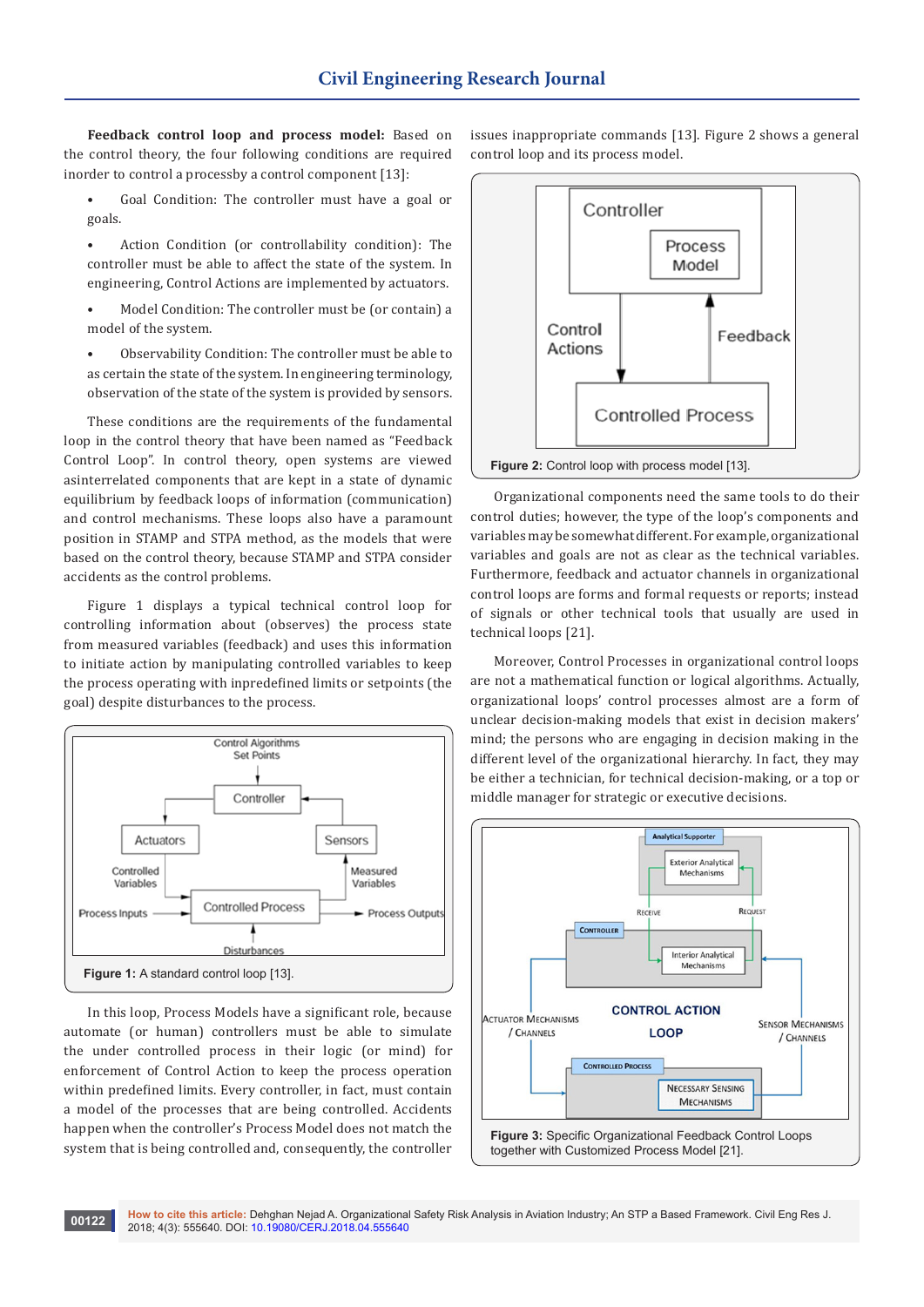**Organizational feedback control loop:** In order to apply STPA for initiating organizational hazard analysis, as the main reason of this paper, it is needed to use a specific version of the feedback control loop that was exclusively developed for deficiency analysis of organizational safety control mechanisms. Figure 3 presents thisspecific Organizational Feedback Control Loop to gether with its customized Process Model [21]. Based on Figure 3, five requirements shall be met to accurately enforce the Control Actions by organizational control components:

a. A Necessary Sensing Mechanism must be active in the process under control to collect, process, and prepare accurate information for the control component. This mechanism is a type of organizational processes that may be managed by either main control component of the loop or other organizational components.

b. A reliable Sensor Mechanism (or channels) must be active for delivering the prepared information to the control component. This mechanism is also a type of organizational communication channel.

c. An Analytical Mechanism must be active for accurate processing of received information to determine appropriate

Control Action. This mechanism is also a type of organizational processes. While Interior Analytical Mechanism is applied by the control component of the loop, Exterior Analytical Mechanism is applied via other organizational components (in a situation that exterior analyzing is needed).

d. A reliable Request-Receive Mechanism must be active to receive necessary information from other components (in a situation that exterior analyzing is needed). This mechanism also is a type of organizational process, which prepares appropriate context for information exchange between Interior and Exterior Analytical Mechanisms.

e. A reliable Actuator Mechanism (or channels) must be active to enforce the Control Action to under control process. This mechanism is also a type of organizational communication channel.

**Modelling the system's organizational safety control loops:** Based on Figure 4, for modeling the system organizational safety control loops (As the initial step of the Hazard Identification Process) a sequence of procedures are needed that are described in the following.

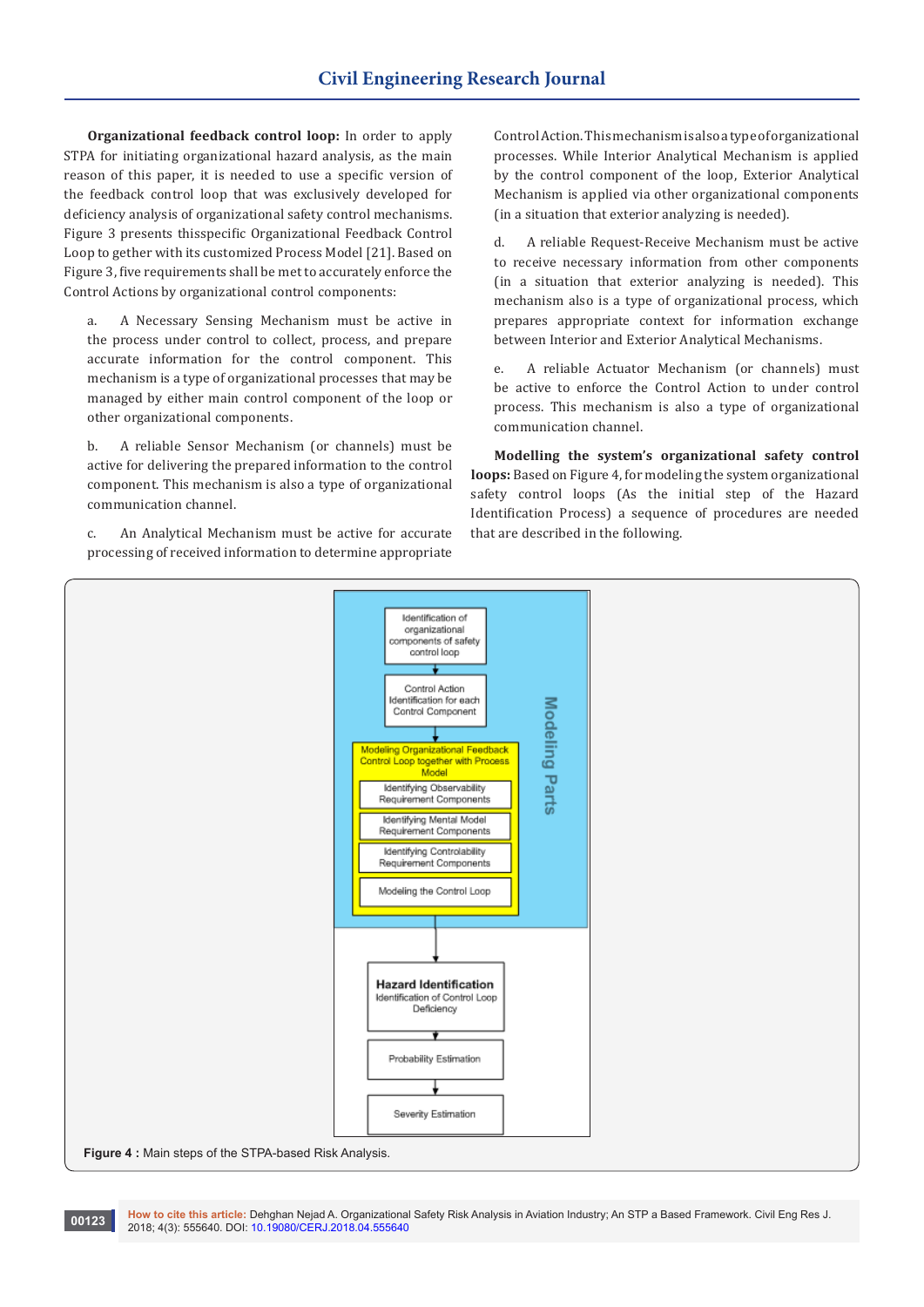**Identification of organizational components of safetycontrol loop :** Before modeling the safety control loops for each control action of all control components, as a main part of STPA, the control components must be identified. Since our risk analysis model concentrates on organizational roots of probable accidents, we focus on "organizational control components" and their associated control actions.

Dulac recommended three important in formation sources to identify Safety control Structure's organizational components. Additionally, he recommended two criteria to summarize this information for elicitation best set of these components [30]. These recommendations are reviewed as follow:

**a. Org charts (Source one):** He mentioned that, organization's charts are a good start line for identification of organizational components.

**b. Generic STAMP structures (Source two):** The generic control structure that was shown in Figure 5, can be used as an effective checklist to verify that important components have not been mistakenly left out. He noted that, for many systems, it is unneeded to follow the hierarchical structure all the way up to the Congress and Executive components.

| <b>System Operation</b>                              |
|------------------------------------------------------|
| Congress and Executive                               |
| Government Regulatory Agency                         |
| <b>Industry Association</b>                          |
| <b>User Association</b>                              |
| Insurance Company                                    |
| Court                                                |
| Company Management                                   |
| <b>Operations Management</b>                         |
| Operations Engineering                               |
| Operations Safety Analysts                           |
| System Maintenance                                   |
| Operations Assurance (Safety, Quality)               |
| Supplier                                             |
| Operations Contractor                                |
| <b>Figure 5:</b> The generic control structure [13]. |

**c. Interview data (Source 3):** Another source for identification safety control structure's organizational components is the interviewing from individuals within the structure itself. Dulac stated that the emphasis should be on reviewing, improving and refining the structure, eliciting informal structural connections that are not represented in the official ''party-line'' organization chart.

**d. Inclusion criteria (Criterion 1):** He prepared eight questions in order to decide whether an organization component should be included in the model or not. However, Stringfellow has added four more questions to the list for consideration of more social features of the control structure [31]. Figure 6 lists the complete questions.



**e. Combination criteria (Criterion 2):** For preventing of unnecessary complexity in control structure's model, it can be possible and desirable to combine multiple components. As a general rule, components that are structurally independent, but functionally similar, should be combined unless they receive funding from completely different or competing sources, or if they have competing.

**Control actions identification:** Control Actions are the actions that are enforced by control components to control the system behaviors. Clearly, Control Actions are the reason d'etre of the control components.It should be noted that, each identified control components may apply different Control Actions to control their under control processes; therefore, identifying all components' Control Actions just is possible by scrutinizing all of related documents and interviewing with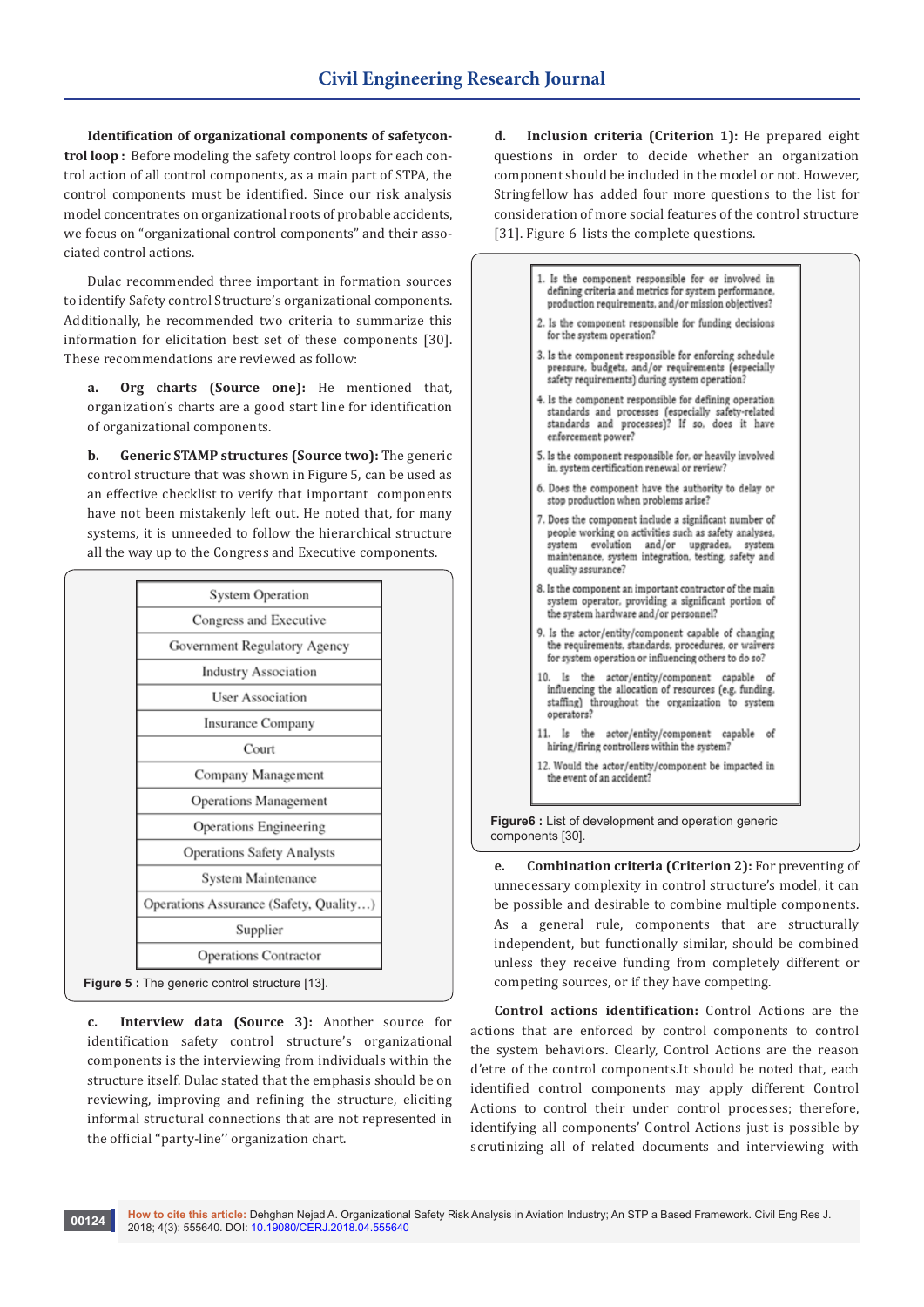organizational experts. Finally, the results should be listed in an appropriate log [32].

**Organizational feedback control loop modelling:** Now, in order to model organizational Feedback Control Loops based on the mentioned exclusive modelling diagram - all Non-Control Actions (Necessary Sensing Mechanisms and Analytical Mechanisms) must be explored for each control component. Then, all requisite mechanisms, as the Non-Control Actions, for accurate enforcement of each Control Action must be specified. Finally, all Feedback Control Loops - together with their Process Model - must be modeled according to the pattern that has been presented in Figure 3.

**Organizational hazard identification:** ''Working around the loop'' is the STPA's principle to extract the hazards. In fact, each of control loop's component should be regarded as a potential source of systemic hazard; because any inefficient performance of them can be able to cause a degree of incompetency in the control loop. This local deficiency, consequently, eventuate to a level of inefficiency in the whole system safety control structure; and, in a bigger picture, leads to the system accost to a probable accident [33].

Accordingly, by using the Simplified General Causal Factors, which are adapted from STPA original model and shown in Figure 7, different statuses of "Control Component Inefficiency" could be extracted and regarded as the initiating mechanisms for systemic accidents. These initiating mechanisms thus should be recorded as a specific hazard for the probability and consequence estimation.

| ✔ Measurement Inadequacy                                                                                                                     |
|----------------------------------------------------------------------------------------------------------------------------------------------|
| √ Incorrect or no Information Provided                                                                                                       |
| Sensing Channels                                                                                                                             |
| ✔ Feedback Delay                                                                                                                             |
| ✔ Unclear or Missing Information                                                                                                             |
| Interior / Exterior Analytical Mechanisms                                                                                                    |
| √ Inconsistence, In complete, or Incorrect analyzing process<br>✔ Flaw in Creation, Process Change, Incorrect modification, or<br>Adaptation |
| Request-Receive Mechanisms                                                                                                                   |
| ✔ Feedback Delay                                                                                                                             |
| ✔ Unclear or Missing Request / Information                                                                                                   |
| <b>Actuator Mechanisms</b>                                                                                                                   |
| ✔ Operation Delay<br>✔ Inappropriate, Ineffective, or Missing Control Action                                                                 |
|                                                                                                                                              |

## **Risk estimation**

**Hazard activation likelihood (HAL):** While hazard is a dangerous dormant situation that triggers a mishap if will be activated, the likelihood of the hazard is the probability of the hazard activation. When we consider the hazard as the Deficiency in organizational safety control mechanisms, we prepare this opportunity to evaluate the Hazard Activation Likelihood (HAL) via the ratio of the imperfect performances of the mechanism and the desired performance of it at a specific period. Also, we can make a qualitative conception of HAL by regarding experts' opinions and applying Table 1, if the reliable performance data is not available [34].

| Likelihood              | <b>Meaning</b>                                                           | Value         |
|-------------------------|--------------------------------------------------------------------------|---------------|
| Frequent                | The deficiency likely to occur many<br>time (has occurred frequently)    | 5             |
| Occasion                | The deficiency likely to occur<br>sometimes (has occurred<br>frequently) | 4             |
| Remote                  | The deficiency unlikely to occur, but<br>possible (has occurred rarely)  | 3             |
| Improbable              | The deficiency very unlikely to<br>occur (not known to have occurred)    | $\mathcal{P}$ |
| Extremely<br>Improbable | Almost inconceivable that the<br>deficient performance will occur        |               |

**Table 1:** Hazard Activation Likelihood (HAL) Estimation Table.

**Hazard activation consequences severity (HACS) analysis:** In addition to Hazard Activation Likelihood estimation, we need a clear rule to estimate the Hazard Activation Consequences Severity (HACS), if we want to estimate the risk of any hazards.

For making an appropriate way to estimate the severity of the hazard activation consequences, we change the concept of "consequence" from the real results of hazard activation (happening the real mishap) to a new measurable quality that directly linked to control theory. Actually, instead of seeking and modeling the imperceptible results of defective mechanisms (as the hazards) on the probable accident scenarios, we focus on the negative consequence of the identified defective mechanisms on the whole Organizational Safety Control Structure's Competency (OSCSC).

This substitution can be meaningful because based on STAMP pivotal thought, accidents in complex sociotechnical system happen when the safety control structure cannot be able to control the system's behavior. As a result, it can be hypothesized that a defective mechanisms are able to cause a kind of deterioration on the safety control structure, and then, the dormant systemic hazards become active and initiate a complex and imperceptible chain of events that finally eventuate to a mishap; or at least, can push the system toward a more hazardous situation [35].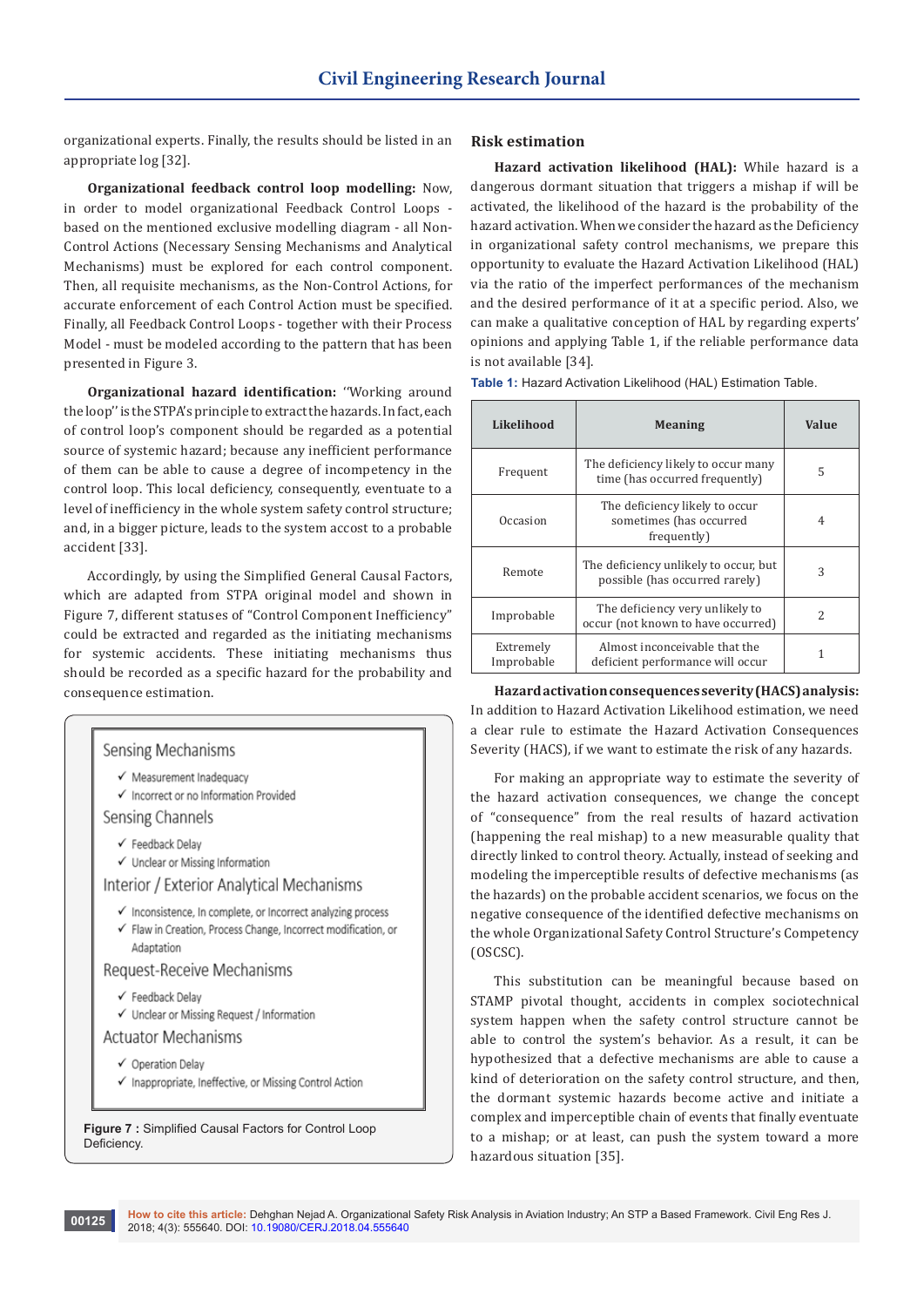When it is impossible to estimate the role of a specific defective mechanism on the formation of accident scenarios, it can be feasible to be focused on "consequent deterioration" in safety control structure; the deterioration that can be regarded as a preceding status of a probable catastrophic accident.

The whole OSCSC is an abstract concept that shows "how well safety control structure enforces desirable system safety constraints". This concept stands on the system theory, the control theory, and specifically, main concept of STAMP and STPA model. According to these theories and models, the main mission of "Safety Control Structure" is to enforce specific constraints to ensure that the system will be keeping in a safe zone when has to tolerate unavoidable and continuous changes. In fact, system's control structure must have an appropriate dynamicity to constrain the real dynamic system in each new position.Nevertheless, in a specific point of time, the real control structure may not completely conform to the desired control structure. This unconformity and gap may have some causes such as control structure design inappropriacy, imperfective performances of some control structure's components, or unfit adaptation of the control structure [36].

Accordingly, the whole OSCSC is a concept that can be able to reflect the experts' overall opinion about the real control structure proficiency. The experts, in fact, are able to qualitatively estimate the effect of a specific deficient mechanism, which was explored in the hazard identification phase, on the Safety Control Structure's Competency. The severity of this effect, consequently, is able to take the place of the "Hazard Severity" in the risk analysis procedure [37].

## **Risk evaluation**

Risk evaluation is the process of comparing estimated risks with established risk evaluation

#### **Case Study (Figure 8-10)**

|                                     | <b>Risk severity</b> |                |            |            |                 |
|-------------------------------------|----------------------|----------------|------------|------------|-----------------|
| <b>Risk</b><br>probability          | Catastrophic<br>А    | Hazardous<br>в | Major<br>с | Minor<br>D | Negligible<br>Е |
| 5<br>Frequent                       | <b>5A</b>            | 5B             | 5C         | 5D         | 5E              |
| Occasional 4                        | 4А                   | 4B             | 4C         | 4D         | 4E              |
| 3<br>Remote                         | 3A                   | 3B             | 3C         | 3D         | 3E              |
| Improbable 2                        | 2A                   | 2B             | 2C         | 2D         | 2E              |
| <b>Extremely</b><br>1<br>improbable | 1A                   | 1B             | 1C         | 1D         | 1E              |

**Figure 8 :** Risk Evaluation Table [1].



**How to cite this article:** Dehghan Nejad A. Organizational Safety Risk Analysis in Aviation Industry; An STP a Based Framework. Civil Eng Res J. **00126 how to cite this article:** Delighan Nejad A. Organizationa<br>2018; 4(3): 555640. DOI: [10.19080/CERJ.2018.04.555640](http://dx.doi.org/10.19080/CERJ.2018.04.555640)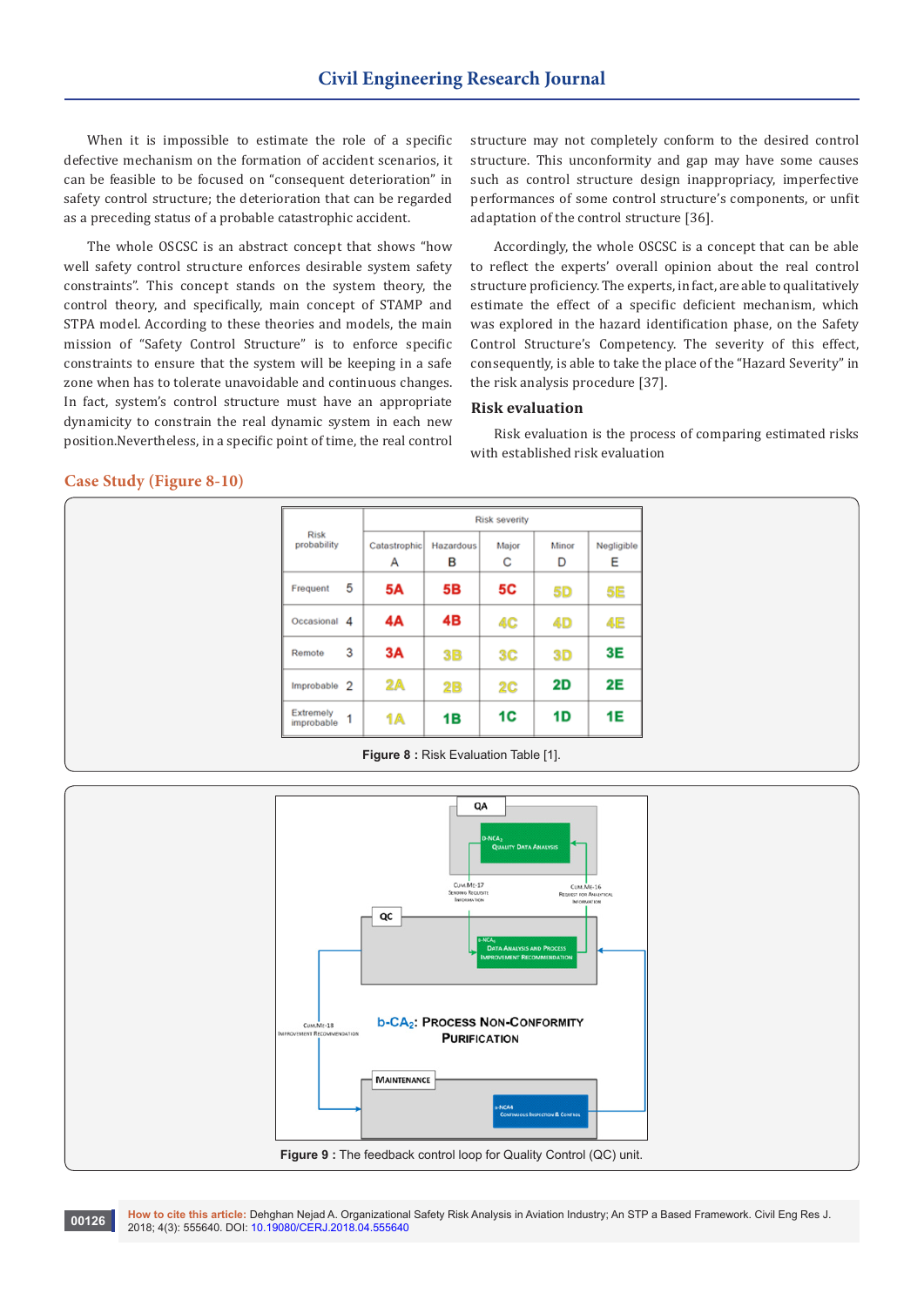

# **Summary and Results (Figure 11)**

| Severity Index<br>Operationa<br>Natura<br>Human Performa<br>Probability Index<br><b>Risk Index</b><br>Action<br>Drg-<br>Workplace Con<br>Related<br>Has Trace<br><b>Action Plan</b><br>Control<br><b>Technica</b><br>Plan<br><b>Hazard Description</b><br><b>Description</b><br><b>Mechanism</b><br>Number<br>enoitatine<br><b>Loop</b><br>Number<br>Project Ratification Authority may<br>sometime bypass by Hierarchical<br>2B<br>$\overline{2}$<br>$\mathbf{B}$<br>R&T-CA01 Cum.Me-06<br>SMS Hz-15<br>authorities; as a result, the safety and<br>quality concerns of the project may be<br>overlooked<br>The information inefficiency in "project<br>proposal documents" may leads to<br>$\mathbf{C}$<br>2 <sup>c</sup><br>$\overline{2}$<br>R&T-CA01   Cum.Me - 06   SMS-Hz-16<br>unconsidering the safety concerns of<br>$\sim$<br>the project when the committee<br>assesses the project<br>The process of "Project Assessment"<br>undergoes a mere level of inefficiency;<br>2 <sup>c</sup><br>$\overline{2}$<br>$\mathbf{c}$<br>SMS Hz 17<br>consequently, the safety and quality<br>R&T-CA01<br>g-NCA01<br>concerns of new projects may not<br>a nalyze before the ratification<br>There in not any reliable process for | Revision<br>Number |
|------------------------------------------------------------------------------------------------------------------------------------------------------------------------------------------------------------------------------------------------------------------------------------------------------------------------------------------------------------------------------------------------------------------------------------------------------------------------------------------------------------------------------------------------------------------------------------------------------------------------------------------------------------------------------------------------------------------------------------------------------------------------------------------------------------------------------------------------------------------------------------------------------------------------------------------------------------------------------------------------------------------------------------------------------------------------------------------------------------------------------------------------------------------------------------------------------------------------------------|--------------------|
|                                                                                                                                                                                                                                                                                                                                                                                                                                                                                                                                                                                                                                                                                                                                                                                                                                                                                                                                                                                                                                                                                                                                                                                                                                    |                    |
|                                                                                                                                                                                                                                                                                                                                                                                                                                                                                                                                                                                                                                                                                                                                                                                                                                                                                                                                                                                                                                                                                                                                                                                                                                    |                    |
|                                                                                                                                                                                                                                                                                                                                                                                                                                                                                                                                                                                                                                                                                                                                                                                                                                                                                                                                                                                                                                                                                                                                                                                                                                    |                    |
|                                                                                                                                                                                                                                                                                                                                                                                                                                                                                                                                                                                                                                                                                                                                                                                                                                                                                                                                                                                                                                                                                                                                                                                                                                    |                    |
| Developing a<br>a nalyzing Safety Requirement<br>reliable<br>Cum.Me-03<br>Adequacy in project assessment<br>procedure for<br>$\circ$<br>SP-96-0302<br>SMS-Hz-18<br>6<br>R&T-CA01<br><b>5C</b><br>control the<br>Cum.Me-02<br>phase. Some hidden safety risk,<br>safetyconcerns<br>therefore, may remain dormant in the<br>of the projects<br>project                                                                                                                                                                                                                                                                                                                                                                                                                                                                                                                                                                                                                                                                                                                                                                                                                                                                               |                    |
| There in not any reliable process for<br>Developing a<br>reliable<br>a nalyzing "Quality Requirement<br>Cum.Me-04<br>procedure for<br>4C<br>$\mathbf{c}$<br>R&T-CA01<br>SMS-Hz-19<br>$\overline{4}$<br>Adequacy" in project assessment<br>$\overline{\phantom{a}}$<br>analyzing qaulity<br>Cum.Me-05<br>phase; therefore, some type offallacy<br>requirements of<br>may permeate to the project<br>the projects                                                                                                                                                                                                                                                                                                                                                                                                                                                                                                                                                                                                                                                                                                                                                                                                                    |                    |
| Implementing a<br>dear process to<br>The inefficient communication<br>extract and<br>$Cum.Me - 16$<br>mechanism between QC and QA makes<br>SMS-Hz-21<br><b>B</b> 48<br>$b$ -CA2<br>$\overline{4}$<br>SP-96-0303<br>dasifyquality<br>$Cum.Me-17$<br>it impossible to extract and analyze<br>data and, then<br>maintenance process non-conformity.<br>sending to QA<br>for analyzing                                                                                                                                                                                                                                                                                                                                                                                                                                                                                                                                                                                                                                                                                                                                                                                                                                                 |                    |
| The "Quality Control Process<br>Improvement Recommendation" - as<br>an actuator for process non-conformity<br>purification loop - undergoes<br>$\mathbf{c}$<br>4C<br>SMS-Hz-22<br>$\overline{4}$<br>b-CA2<br>$Cum.Me - 18$<br>$\sim$<br>significant deficiency. This is because<br>not only are motivators insufficient,<br>but also the process is unclear and<br>complex                                                                                                                                                                                                                                                                                                                                                                                                                                                                                                                                                                                                                                                                                                                                                                                                                                                         |                    |

**How to cite this article:** Dehghan Nejad A. Organizational Safety Risk Analysis in Aviation Industry; An STP a Based Framework. Civil Eng Res J. 2018; 4(3): 555640. DOI: [10.19080/CERJ.2018.04.555640](http://dx.doi.org/10.19080/CERJ.2018.04.555640) **<sup>00127</sup>**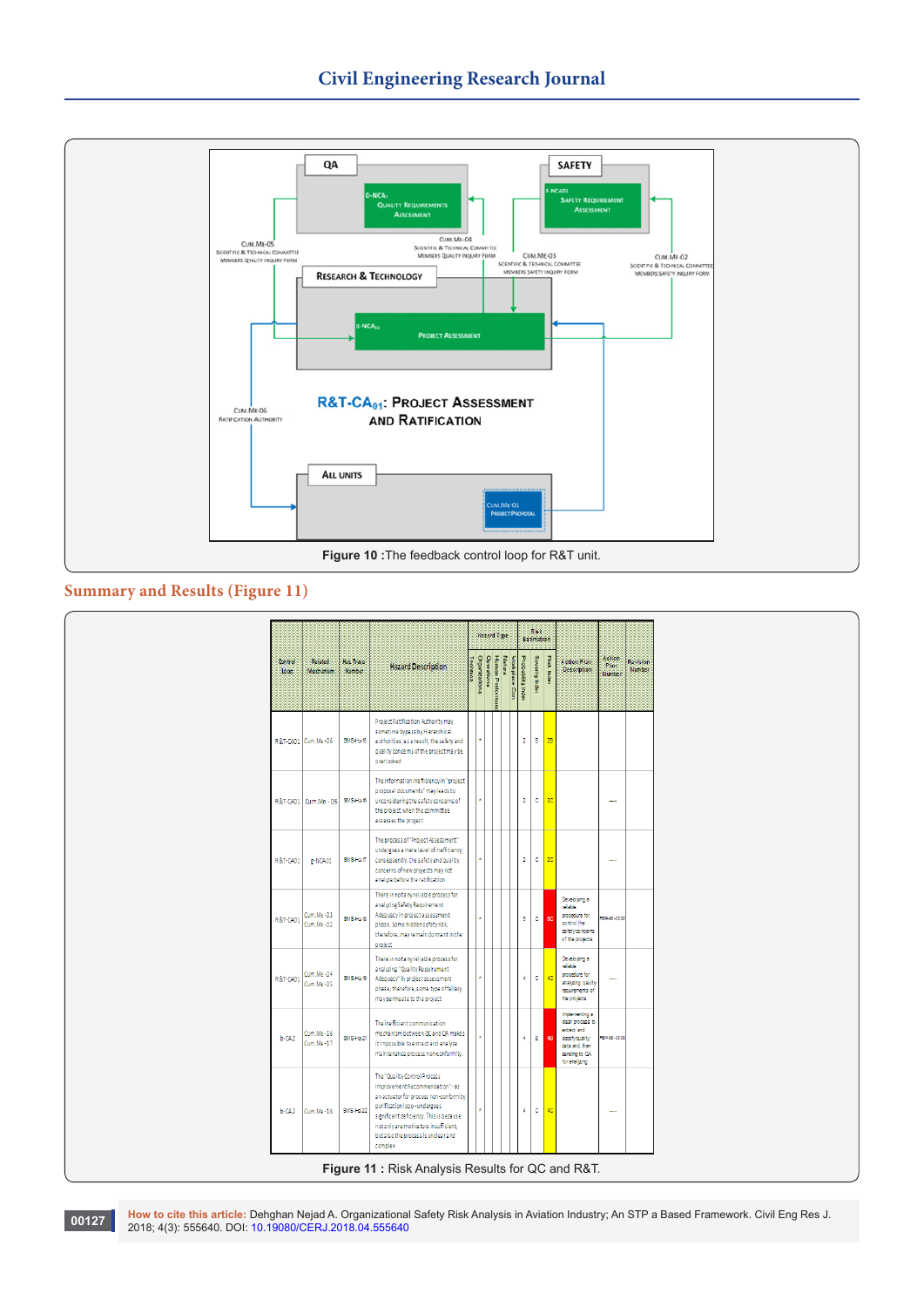## **Conclusion and Discussion**

For precise evaluation of OSCSC, certainly, we need more data to model the relation network between safety structure's components;nevertheless, in the initiating phase of organizational risk analysis we can rely on experts judgment.

Table 2 is presented to estimates the severity of a consequence that is initiated from specific organizational hazard by extracting experts' opinions.

| <b>Table 2: Hazard Activation Consequence Severity (HACS) Estimation</b> |  |  |
|--------------------------------------------------------------------------|--|--|
| Table.                                                                   |  |  |

| Severity     | <b>Meaning</b>                                                              | Value |
|--------------|-----------------------------------------------------------------------------|-------|
| Catastrophic | Completely Terminate the Safety<br>Control Structure Consistency            | А     |
| Hazardous    | Cause a Large Reduction in Safety<br>Control Structure Consistency          | B     |
| Major        | Cause a Significant Reduction<br>in Safety Control Structure<br>Consistency | C     |
| Minor        | Cause a Nuisance Reduction<br>in Safety Control Structure<br>Consistency    | D     |
| Negligible   | Cause a Few Reduction in Safety<br>Control Structure Consistency            | E     |

Finally, the estimated risk is described in a qualitative term by a combination of two characters that the first demonstrates the Hazard Activation Likelihood (HAL) and the second demonstrates the Hazard Activation Consequence Severity (HACS); such as 3A, 5B and the like.

Criteria (e.g. criteria based on the best available technology, legal requirements, practices, processes, or achievements) in order to determine the level or significance of risks and provide recommendations for the decision-makers at various levels [6]. Although "Risk Evaluation" is beyond this paper's scope, 'As Low As Reasonably Practicable' (ALARP) strategy usually employs for managing the risks. In the case study section, a simple table is applied as a sample for the risk evaluation criteria.

In the following, the presented STPA-based organizational risk analysis framework is applied - in limited scale - to extract organizational safety-related hazards and estimate their risk. The case is a sample aviation industry that is responsible for maintenance and modification of Iran's helicopter fleet.

Accordingly, only two organizational safety control components together with their related communication mechanisms, and their inter-connected non-control components (analyzing or supporting components) were selected for further analysis. These two organizational components include Quality Control (QC) unit, and Research & Technology (R&T) unit. The first one is responsible for managing the main and the most comprehensive control mechanisms in case industry. The second one controls modification projects via its ratification authority.

Based on the modeling pattern, which is illustrated in Figure 3, all control requisite mechanisms have been identified and, then, the control loops have been made (Figure 8 For QC and Figure 9 for R&T).

After modeling the control loops, all parts of the loops have been analyzed by means of the Simplified Causal Factors (Figure 7) in order to extract any probable deficiency; then, a group of experts estimated the probability of each extracted deficiencies via applying Table 1. This group of expert, then, applied Table 2. to estimate the probable consequence of the identified hazards on the whole OSCSC; after all, the risks of the hazards are evaluated by means of Figure 10; as a simple method for prioritizing the necessary control actions. Finally, the results have been summarized and depicted in Figure 11.

For initiating the process of organizational-based safety risk analysis in aviation industries, which is needed concerning ICAO's safety management system (SMS), an innovative and specific framework have been presented in this paper. This framework was built on the Control Theory and, specifically, the STPA model. Based on this model's main concept, catastrophic accidents in complex socio-technical systems originate from the Safety Control Structure deficiency. Accordingly, the new framework is concentrated on Organizational Safety Control Loops deficiency (as the hidden hazards) and the effect of these deficiencies on the whole Organizational Safety Control Structure Competency (as the consequence of the hazards).

For presenting the main procedures of the framework, its modeling and analyzing parts were described separately. The modeling part is made of a series of steps to identify organizational control components, control actions, and model the control loops. The analyzing part is responsible for extracting defective mechanisms that are placed in control loops by use of a series of guide-words, which is named Simplified Causal Factors. This part also is responsible for evaluating the Hazard Activation Likelihood and the severity of Hazard Activation consequences.

For estimating likelihood of the hazards and severity of the consequences, two specific tables were presented as the guide tools for experts' judgment. Finally, the framework was limitedly applied in a case aviation organization to clear its sequence and procedures, as well as its applicability.

The presented framework is developed for analyzing the organizational-based safety hazards that are hidden in the operational phase of the system. We, consequently, assumed that all high-level hazards of the system had been identified and adequate control components with clear responsibilities had been embedded in the system to control them; however, it is possible that some of the control mechanisms had been eroded or outdated in the result of system dynamic behavior.

According to this assumption, we neglected some of initiating steps of STPA that are related to "System-Level Hazard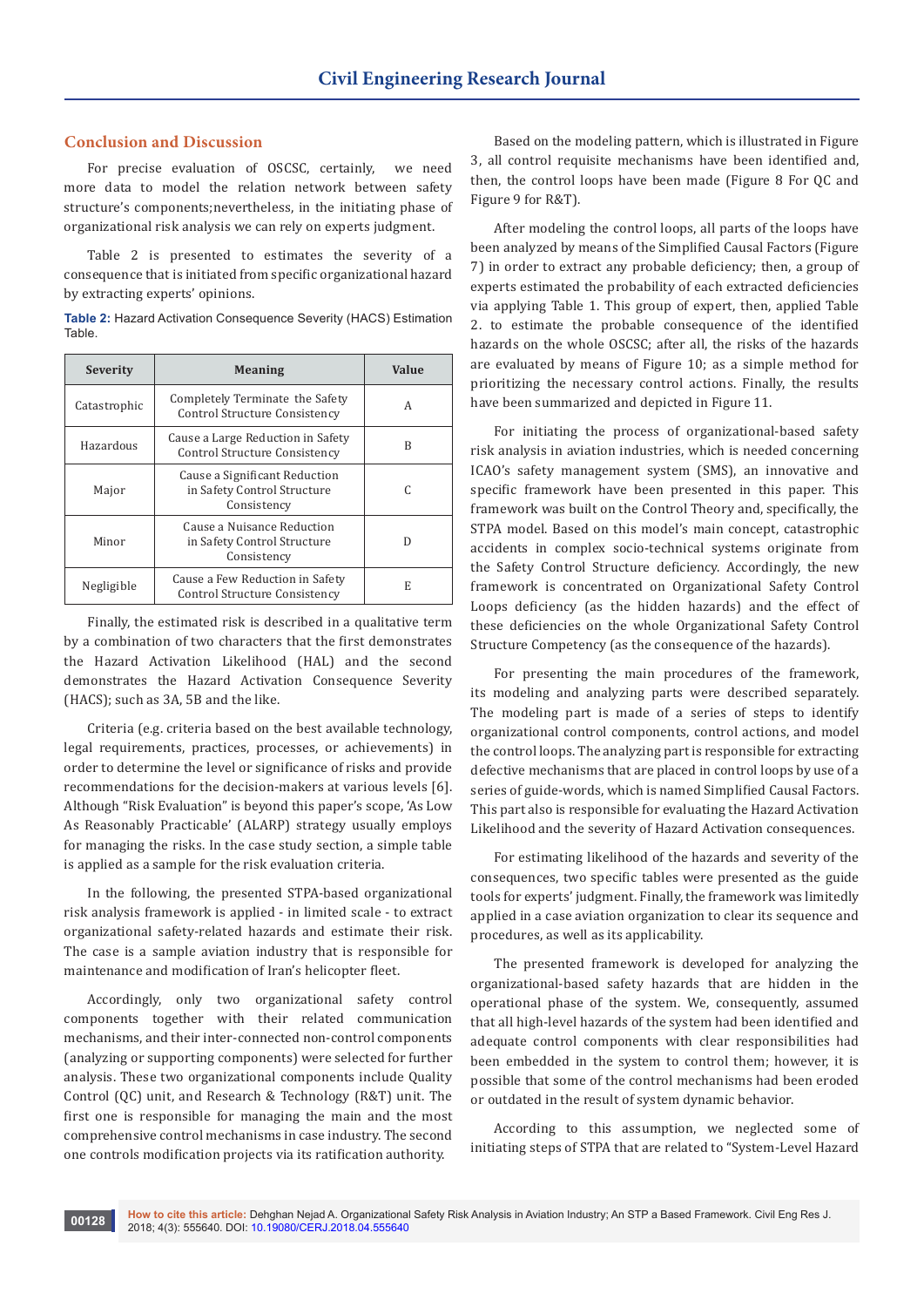Identification" and "Safety Constraints Identification". In fact, we started the hazard identification process from extracting current organizational control components and their responsibilities. Nevertheless, we admit that a comprehensive analysis, which should be done in the next rounds of a continuous risk management cycle, must start at "System-Level Hazard Identification" and continue separately for each system-level hazard.

Furthermore, a more advanced analysis should be developed based on more quantitative and precise data for "Hazard Activation Likelihood" and "Hazard Activation Consequences Severity" estimation. Increasing preciseness of these two quantities can be able to help system engineers and decisionmakers to find and concentrate critical mechanisms of the control structure for launching more appropriate improvement plans.

In addition, the evaluated risk (the combination of HAL and HACS) of each safety-related organizational mechanism has a meaningful dynamic feature. This is because both the imperfect ratio of organizational mechanisms and the whole Organizational Safety Control Structure Competency are sensitive to organizational dynamicity. As an important result, the estimated risk could help system engineers to design remarkable leading indicators as the predecessor of system hazardous behaviors.

#### **References**

- 1. Annex ICAO (2013) To the Convention on International Civil Aviation, safety management, first. 19: 1-2.
- 2. [Rasmussen, Jens \(1997\) Risk management in a dynamic society: a](https://www.sciencedirect.com/science/article/pii/S0925753597000520)  [modelling problem. Safety science](https://www.sciencedirect.com/science/article/pii/S0925753597000520) 27(2): 183-213.
- 3. Turner, Barry A, Nick F, Pidgeon (1997) Man-made disasters. Vol. 2. Oxford: Butterworth-Heinemann.
- 4. Reason, James (2016) Managing the risks of organizational accidents. Routledge.
- 5. [Hollnagel E \(2010\) Understanding accidents-from root causes to](http://ieeexplore.ieee.org/document/1042821/)  [performance variability. Human factors and power plants, 2002.](http://ieeexplore.ieee.org/document/1042821/)  Proceedings of the 2002 ieee 7<sup>th</sup> conference on. IEEE, 2002.
- 6. Mullai, Arben (2006) Risk management system-risk assessment frameworks and techniques. Vol. 5. No. 2006. DaGoB (Safe and Reliable Transport Chains of Dangerous Goods in the Baltic Sea Region) Project Office, Turku School of Economics, Turku, Finland.
- 7. [Leveson Nancy \(2015\) A systems approach to risk management](https://www.sciencedirect.com/science/article/pii/S0951832014002488)  [through leading safety indicators.](https://www.sciencedirect.com/science/article/pii/S0951832014002488) Reliability Engineering & System Safety [136: 17-34.](https://www.sciencedirect.com/science/article/pii/S0951832014002488)
- 8. Dekker S (2005) Ten Questions about Human Error: A new view of human factors and system safety, CRC Press.
- 9. Dulac, Nicolas, Brandon D Owens, Nancy G Leveson (2007) Modelling Risk Management in the Development of Space Exploration Systems. Proceedings of the 2nd Annual International Association for the Advancement of Space Safety (IAASS) Conference.
- 10. Kontogiannis, Tom, Stathis Malakis (2012) Recursive modeling of loss of control in human and organizational processes: A systemic model for accident analysis. Accident Analysis & Prevention 48 (2012): 303- 316.
- 11. [Leveson N, Dulac N, Marais K, Carroll J \(2009\) Moving beyond normal](http://journals.sagepub.com/doi/abs/10.1177/0170840608101478)  [accidents and high reliability organizations: a systems approach to](http://journals.sagepub.com/doi/abs/10.1177/0170840608101478)  [safety in complex systems.](http://journals.sagepub.com/doi/abs/10.1177/0170840608101478) Organization studies 30(2-3): 227-249.
- 12. Chung N (2014) [Systems-Theoretic Process Analysis of the Air Force](http://sunnyday.mit.edu/STAMP/Thesis-Chung.pdf)  [Test Center Safety Management System. Diss. Massachusetts Institute](http://sunnyday.mit.edu/STAMP/Thesis-Chung.pdf)  [of Technology](http://sunnyday.mit.edu/STAMP/Thesis-Chung.pdf).
- 13. Leveson N (2011) [Engineering a safer world: Systems thinking applied](http://sunnyday.mit.edu/safer-world.pdf)  [to safety. MIT press, 2011.](http://sunnyday.mit.edu/safer-world.pdf)
- 14. Leveson NG (2005) Modelling, Analyzing and Engineering Safety Culture. ESA Special Publication. Vol. 599.
- 15. [Owens BD, Herring MS, Dulac N, Leveson NG \(2008\) Application of](http://sunnyday.mit.edu/papers/IEEE-Aerospace.pdf)  [a safety-driven design methodology to an outer planet exploration](http://sunnyday.mit.edu/papers/IEEE-Aerospace.pdf)  [mission. Aerospace Conference, 2008 IEEE.](http://sunnyday.mit.edu/papers/IEEE-Aerospace.pdf)
- 16. Dierks, Meghan, Nicolas Dulac, Leveson N, Margaret SF (2008) System dynamics approach to modeling risk in complex healthcare settings. Proceedings of the System Dynamics Conference, Athens Greece.
- 17. [Blake A, Arterburn D, Jon Schneider DH, Brandon A, Leveson N](http://sunnyday.mit.edu/papers/AHS-final.pdf)  [\(2016\) A New Approach to Hazard Analysis for Rotorcraft.](http://sunnyday.mit.edu/papers/AHS-final.pdf) American [Helicopter Society Specialists Meeting on Development, Affordability,](http://sunnyday.mit.edu/papers/AHS-final.pdf)  [and Qualification](http://sunnyday.mit.edu/papers/AHS-final.pdf).
- 18. [Fleming CH, Spencer M, Thomas J, Leveson NG, Wilkinson C \(2013\)](https://www.sciencedirect.com/science/article/pii/S0925753512002871)  [Safety assurance in NextGen and complex transportation systems.](https://www.sciencedirect.com/science/article/pii/S0925753512002871)  Safety science [55 \(2013\): 173-187.](https://www.sciencedirect.com/science/article/pii/S0925753512002871)
- 19. [Takuto I, Leveson NG, Thomas J, Katahira M, Miyamoto Y, et al. \(2010\)](https://dspace.mit.edu/handle/1721.1/79639)  [Modeling and hazard analysis using STPA](https://dspace.mit.edu/handle/1721.1/79639).
- 20. [Pereira SJ, Grady L, Jeffrey H \(2006\)](http://www.dtic.mil/docs/citations/ADA466864) A system-theoretic hazard analysis [methodology for a non-advocate safety assessment of the ballistic](http://www.dtic.mil/docs/citations/ADA466864)  [missile defense system. MISSILE DEFENSE AGENCY WASHINGTON DC](http://www.dtic.mil/docs/citations/ADA466864).
- 21. Dehghan Nejad A, Gholamnia R, Alibabaee, A (2017) Int J Syst Assur Eng Manag, 8(Suppl 2): 1008.
- 22. Airong D (2012) [Application of CAST and STPA to railroad safety in](http://sunnyday.mit.edu/safer-world/Airong-thesis.pdf)  [China. Diss Massachusetts Institute of Technology.](http://sunnyday.mit.edu/safer-world/Airong-thesis.pdf)
- 23. [Young W, Leveson NG \(2014\) An Integrated Approach to Safety and](https://cacm.acm.org/magazines/2014/2/171683-an-integrated-approach-to-safety-and-security-based-on-systems-theory/abstract)  [Security Based on Systems Theory, Commun. ACM 57\(2\): 31-35.](https://cacm.acm.org/magazines/2014/2/171683-an-integrated-approach-to-safety-and-security-based-on-systems-theory/abstract)
- 24. [Buck W \(2013\) STAMP as a Theoretical Framework for Understanding](http://psas.scripts.mit.edu/home/wp-content/uploads/2013/04/01_Buck_Moral-Corporate_Failure.pdf)  [Corporate Moral Failure: A systems approach to corporate social](http://psas.scripts.mit.edu/home/wp-content/uploads/2013/04/01_Buck_Moral-Corporate_Failure.pdf)  [responsibility, presented at the 2013 STAMP Conference](http://psas.scripts.mit.edu/home/wp-content/uploads/2013/04/01_Buck_Moral-Corporate_Failure.pdf).
- 25. Abdymomunov (2011) Application of system safety framework in hybrid socio-technical environment of Eurasia.
- 26. [Torbjørn B, Terje A, Enrico Z \(2016\) Uncertainty treatment in risk](https://www.sciencedirect.com/science/article/pii/S0951832016303623)  [analysis of complex systems: The cases of STAMP and FRAM.](https://www.sciencedirect.com/science/article/pii/S0951832016303623) Reliability [Engineering & System Safety](https://www.sciencedirect.com/science/article/pii/S0951832016303623) 156: 203-209.
- 27. Rae A, McDermid J, Rob A (2012) The science and superstition of quantitative risk assessment, Proceedings of Probabilistic Safety Assessment and Management (PSAM) Conference 11, International Association for Probabilistic Safety Assessment and Management (IAPSAM), Helsinki, June 2012, pp. 2292-2301.
- 28. [Manion M \(2007\) The epistemology of fault tree analysis: An ethical](http://jglobal.jst.go.jp/en/public/20090422/200902224035580457)  [critique. Int. Journal of Risk Assessment and Management, 7\(3\).](http://jglobal.jst.go.jp/en/public/20090422/200902224035580457)
- 29. Leveson N, Safeware B (1995) Addison-Wesley Publishers.
- 30. Dulac N [\(2007\) A Framework for dynamic safety and risk management](http://sunnyday.mit.edu/safer-world/dulac-dissertation.pdf)  [modeling in complex engineering systems. Diss. Massachusetts](http://sunnyday.mit.edu/safer-world/dulac-dissertation.pdf)  [Institute of Technology](http://sunnyday.mit.edu/safer-world/dulac-dissertation.pdf).
- 31. Margaret SFV (2010) [Accident analysis and hazard analysis for human](http://sunnyday.mit.edu/safer-world/MaggieStringfellowDissertation.pdf)  [and organizational factors. Diss. Massachusetts Institute of Technology](http://sunnyday.mit.edu/safer-world/MaggieStringfellowDissertation.pdf).